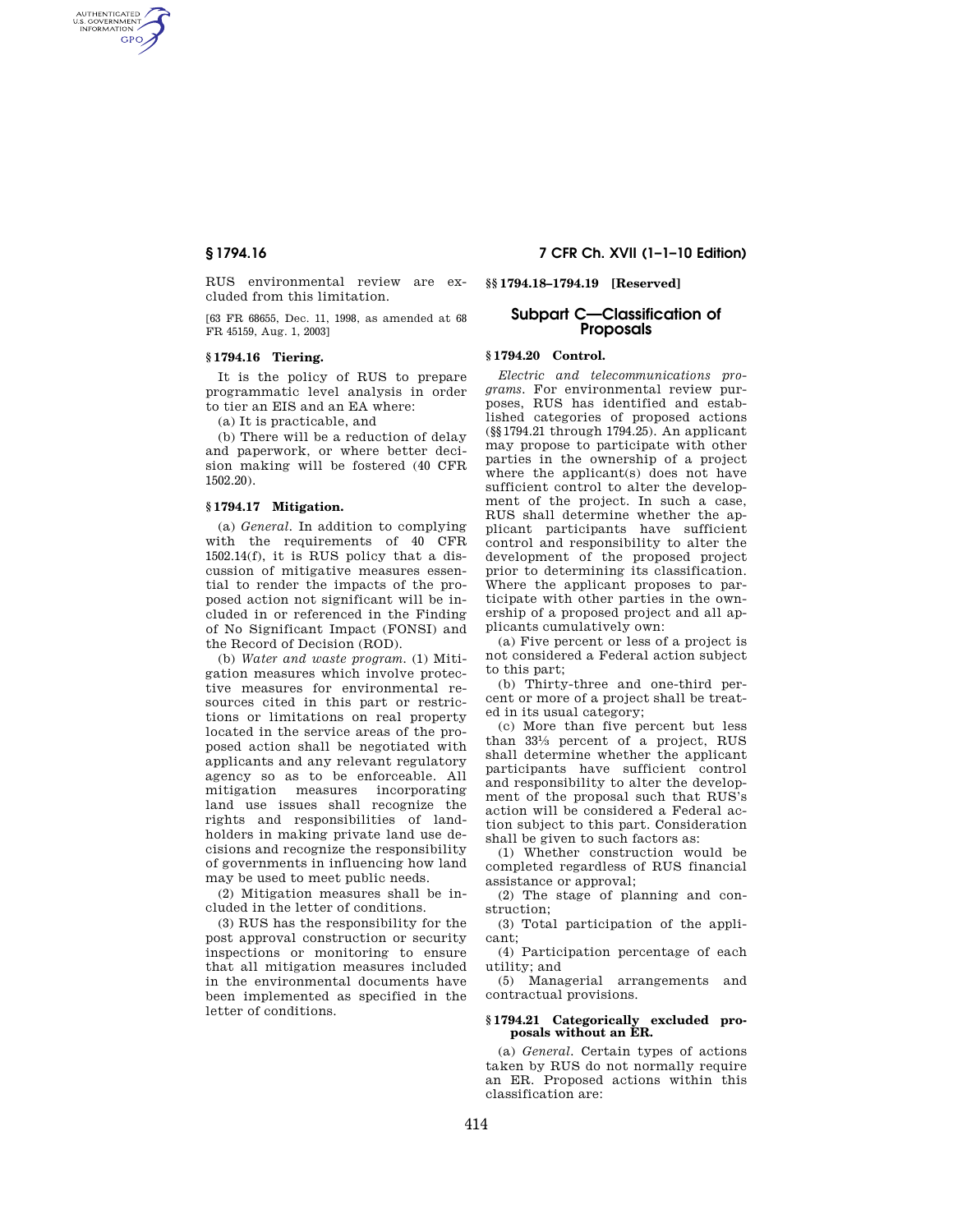# **Rural Utilities Service, USDA § 1794.21**

(1) The issuance of bulletins and information publications that do not concern environmental matters or substantial facility design, construction, or maintenance practices;

(2) Procurement activities related to the operation of RUS;

(3) Personnel and administrative actions; and

(4) Repairs made because of an emergency situation to return to service damaged facilities of an applicant's system.

(b) *Electric and telecommunications programs.* Applications for financial assistance for the types of proposed actions listed in this paragraph (b) normally do not require the submission of an ER. These types of actions are subject to the requirements of §1794.31. Applicants shall sufficiently identify all proposed actions so their proper classification can be determined. Detailed descriptions shall be provided for each proposal noted in this section. RUS normally requires additional information in addition to a description of what is being proposed, to ensure that proposals are properly classified. In order to provide for extraordinary circumstances, RUS may require development of an ER for proposals listed in this section. Proposed actions within this classification are:

(1) Purchase of land where use shall remain unchanged, or the purchase of existing water rights where no associated construction is involved;

(2) Additional or substitute financial assistance for proposed actions which have previously received environmental review and approval from RUS, provided the scope of the proposal and environmental considerations have not changed;

(3) Rehabilitation or reconstruction of transportation facilities within existing rights-of-way (ROW) or generating facility sites. A description of the rehabilitation or reconstruction shall be provided to RUS;

(4) Changes or additions to microwave sites, substations, switching stations, telecommunications switching or multiplexing centers, buildings, or small structures requiring new physical disturbance or fencing of less than one acre (0.4 hectare). A description of the additions or changes and the area

to be impacted by the expansion shall be provided to RUS;

(5) Internal modifications or equipment additions (e.g., computer facilities, relocating interior walls) to structures or buildings;

(6) Internal or minor external changes to electric generating or fuel processing facilities and related support structures where there is negligible impact on the outside environment. A description of the changes shall be provided to RUS;

(7) Ordinary maintenance or replacement of equipment or small structures (e.g., line support structures, line transformers, microwave facilities, telecommunications remote switching and multiplexing sites);

(8) The construction of telecommunications facilities within the fenced area of an existing substation, switching station, or within the boundaries of an existing electric generating facility site. A description of the facilities to be constructed shall be provided to RUS;

(9) SCADA and energy management systems involving no new external construction;

(10) Testing or monitoring work (e.g., soil or rock core sampling, monitoring wells, air monitoring);

(11) Studies and engineering undertaken to define proposed actions or alternatives sufficiently so that environmental effects can be assessed;

(12) Construction of electric power lines within the fenced area of an existing substation, switching station, or within the boundaries of an electric generating facility site;

(13) Contracts for certain items of equipment which are part of a proposed action for which RUS is preparing an EA or EIS, and which meet the limitations on actions during the NEPA process as established in 40 CFR 1506.1(d) and contained in §1794.15(b)(2);

(14) Rebuilding of power lines or telecommunications cables where road or highway reconstruction requires the applicant to relocate the lines either within or adjacent to the new road or highway easement or right-of-way. A description of the facilities to be constructed shall be provided to RUS;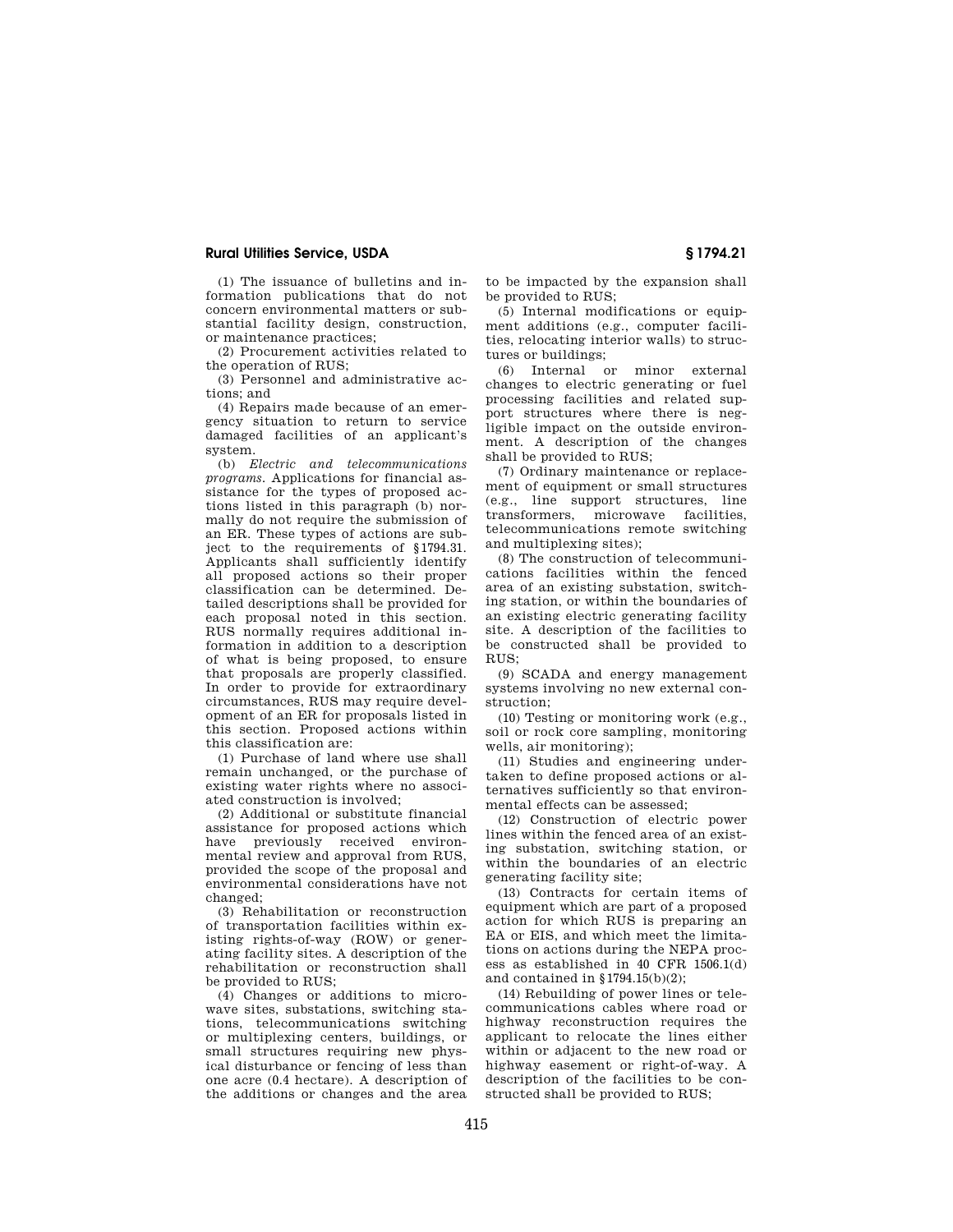**§ 1794.21 7 CFR Ch. XVII (1–1–10 Edition)** 

(15) Phase or voltage conversions, reconductoring or upgrading of existing electric distribution lines, or telecommunication facilities. A description of the facilities to be constructed shall be provided to RUS;

(16) Construction of new power lines, substations, or telecommunications facilities on industrial or commercial sites, where the applicant has no control over the location of the new facilities. Related off-site facilities would be treated in their normal category. A description of the facilities to be constructed shall be provided to RUS;

(17) Participation by an applicant(s) in any proposed action where total applicant financial participation will be five percent or less;

(18) Construction of a battery energy storage system at an existing generating station or substation site. A description of the facilities to be constructed shall be provided to RUS.

(19) Additional bulk commodity storage (e.g., coal, fuel oil, limestone) within existing generating station boundaries. A certification attesting to the current state of compliance of the existing facilities and a description of the facilities to be added shall be provided to RUS;

(20) Proposals designed to reduce the amount of pollutants released into the environment (e.g., precipitators, baghouse or scrubber installations, and coal washing equipment) which will have no other environmental impact outside the existing facility site. A description of the facilities to be constructed shall be provided to RUS;

(21) Construction of standby diesel electric generators (one megawatt or less total capacity) and associated facilities, for the primary purpose of providing emergency power, at an existing applicant headquarters or district office, telecommunications switching or multiplexing site, or at an industrial, commercial or agricultural facility served by the applicant. A description of the facilities to be constructed shall be provided to RUS;

(22) Construction of onsite facilities designed for the transfer of ash, scrubber wastes, and other byproducts from coal-fired electric generating stations for recycling or storage at an existing coal mine (surface or underground). A description of the facilities to be constructed shall be provided to RUS;

(23) Changes or additions to an existing water well system, including new water supply wells and associated pipelines within the boundaries of an existing well field or generating station site. A description of the changes or additions shall be provided; and

(24) Repowering or uprating of an existing unit(s) at a fossil-fueled generating station in order to improve the efficiency or the energy output of the facility. Repowering or uprating that results in increased fuel consumption or the substitution of one fuel combustion technology with another is excluded from this classification.

(25) Electric generating facilities of less than 100 kilowatts at any one site for the purpose of providing service to customers or facilities such as stock tanks and irrigation pumps.

(26) New bulk commodity storage and associated handling facilities within existing fossil-fueled generating station boundaries for the purpose of cofiring bio-fuels and refuse derived fuels. A description of the facilities to be constructed shall be provided to RUS.

(c) *Water and waste program.* Applications for financial assistance for certain proposed actions do not normally require the submission of an ER. Applicants shall sufficiently identify all proposed actions so their proper classification can be determined. These types of actions are subject to the requirements of §1794.31. In order to provide for extraordinary circumstances, RUS may require development of an ER for proposals listed in this section. Proposed actions within this classification are:

(1) Management actions relating to invitation for bids, award of contracts, and the actual physical commencement of construction activities;

(2) Proposed actions that primarily involve the purchase and installation of office equipment or motorized vehicles;

(3) The award of financial assistance for technical assistance, planning purposes, environmental analysis, management studies, or feasibility studies; and